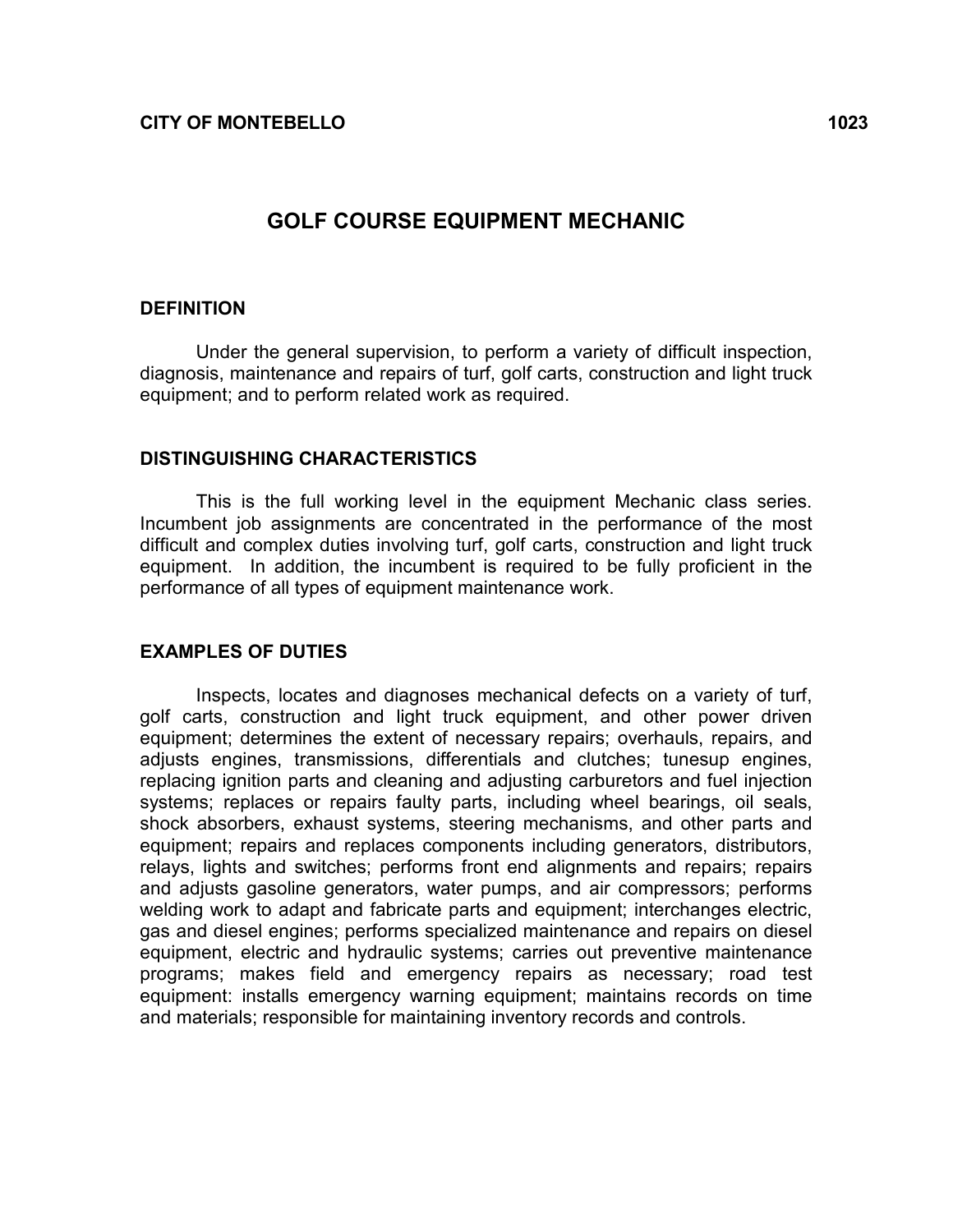# GOLF COURSE EQUIPMENT MECHANIC

### SPECIAL REQUIREMENTS

Possession of an appropriate California driver's license

Possession of personal toolbox and basic hand tool set

### EMPLOYMENT STANDARDS

Knowledge of:

- Methods, tools, materials, and equipment used in maintaining turf, golf carts, construction and light truck equipment, with gas, diesel, and electric engines.
- Principles and methods of gas and electrical welding.
- Operation and care of internal combustion, diesel, electric engines, electric and hydraulic systems and components.
- Principals and methods of preventive maintenance.
- Principals and methods for proper inventory control and management.
- Safe work practices

and

Ability to:

- Inspect turf, golf carts, construction, and light truck equipment to locate mechanical defects.
- Diagnose mechanical defects and determine corrective procedures.
- Perform specialized repair work on electric and diesel engines, hydraulic and electrical systems.